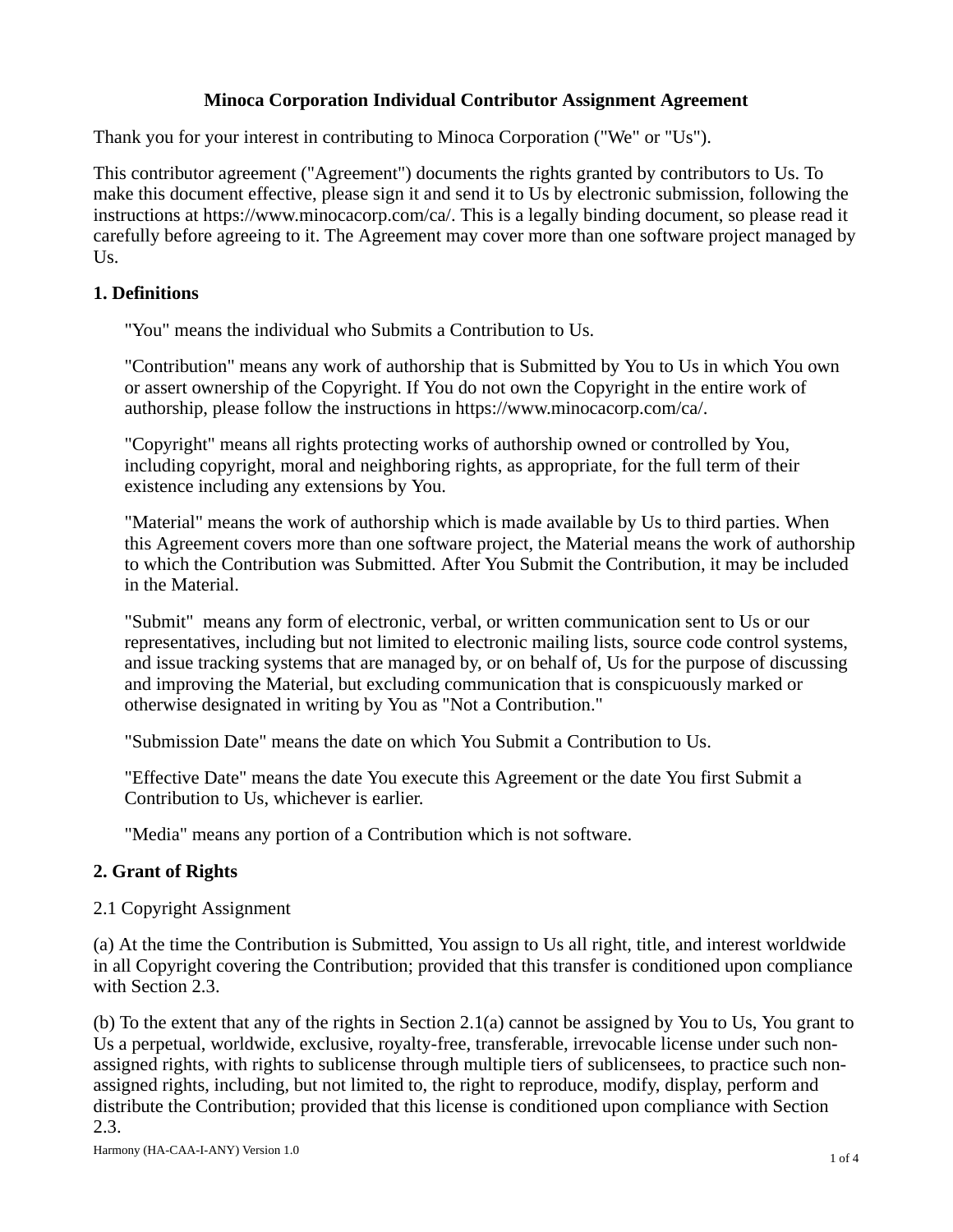(c) To the extent that any of the rights in Section 2.1(a) can neither be assigned nor licensed by You to Us, You irrevocably waive and agree never to assert such rights against Us, any of our successors in interest, or any of our licensees, either direct or indirect; provided that this agreement not to assert is conditioned upon compliance with Section 2.3.

(d) Upon such transfer of rights to Us, to the maximum extent possible, We immediately grant to You a perpetual, worldwide, non-exclusive, royalty-free, transferable, irrevocable license under such rights covering the Contribution, with rights to sublicense through multiple tiers of sublicensees, to reproduce, modify, display, perform, and distribute the Contribution. The intention of the parties is that this license will be as broad as possible and to provide You with rights as similar as possible to the owner of the rights that You transferred. This license back is limited to the Contribution and does not provide any rights to the Material.

## 2.2 Patent License

For patent claims including, without limitation, method, process, and apparatus claims which You own, control or have the right to grant, now or in the future, You grant to Us a perpetual, worldwide, non-exclusive, transferable, royalty-free, irrevocable patent license, with the right to sublicense these rights to multiple tiers of sublicensees, to make, have made, use, sell, offer for sale, import and otherwise transfer the Contribution and the Contribution in combination with the Material (and portions of such combination). This license is granted only to the extent that the exercise of the licensed rights infringes such patent claims; and provided that this license is conditioned upon compliance with Section 2.3.

## 2.3 Outbound License

Based on the grant of rights in Sections 2.1 and 2.2, if We include Your Contribution in a Material, We may license the Contribution under any license, including copyleft, permissive, commercial, or proprietary licenses. As a condition on the exercise of this right, We agree to also license the Contribution under the terms of the license or licenses which We are using for the Material on the Submission Date.

In addition, We may use the following licenses for Media in the Contribution: (including any right to adopt any future version of a license if permitted).

2.4 Moral Rights. If moral rights apply to the Contribution, to the maximum extent permitted by law, You waive and agree not to assert such moral rights against Us or our successors in interest, or any of our licensees, either direct or indirect.

2.5 Our Rights. You acknowledge that We are not obligated to use Your Contribution as part of the Material and may decide to include any Contribution We consider appropriate.

2.6 Reservation of Rights. Any rights not expressly assigned or licensed under this section are expressly reserved by You.

# **3. Agreement**

You confirm that:

(a) You have the legal authority to enter into this Agreement.

(b) You own the Copyright and patent claims covering the Contribution which are required to grant the rights under Section 2.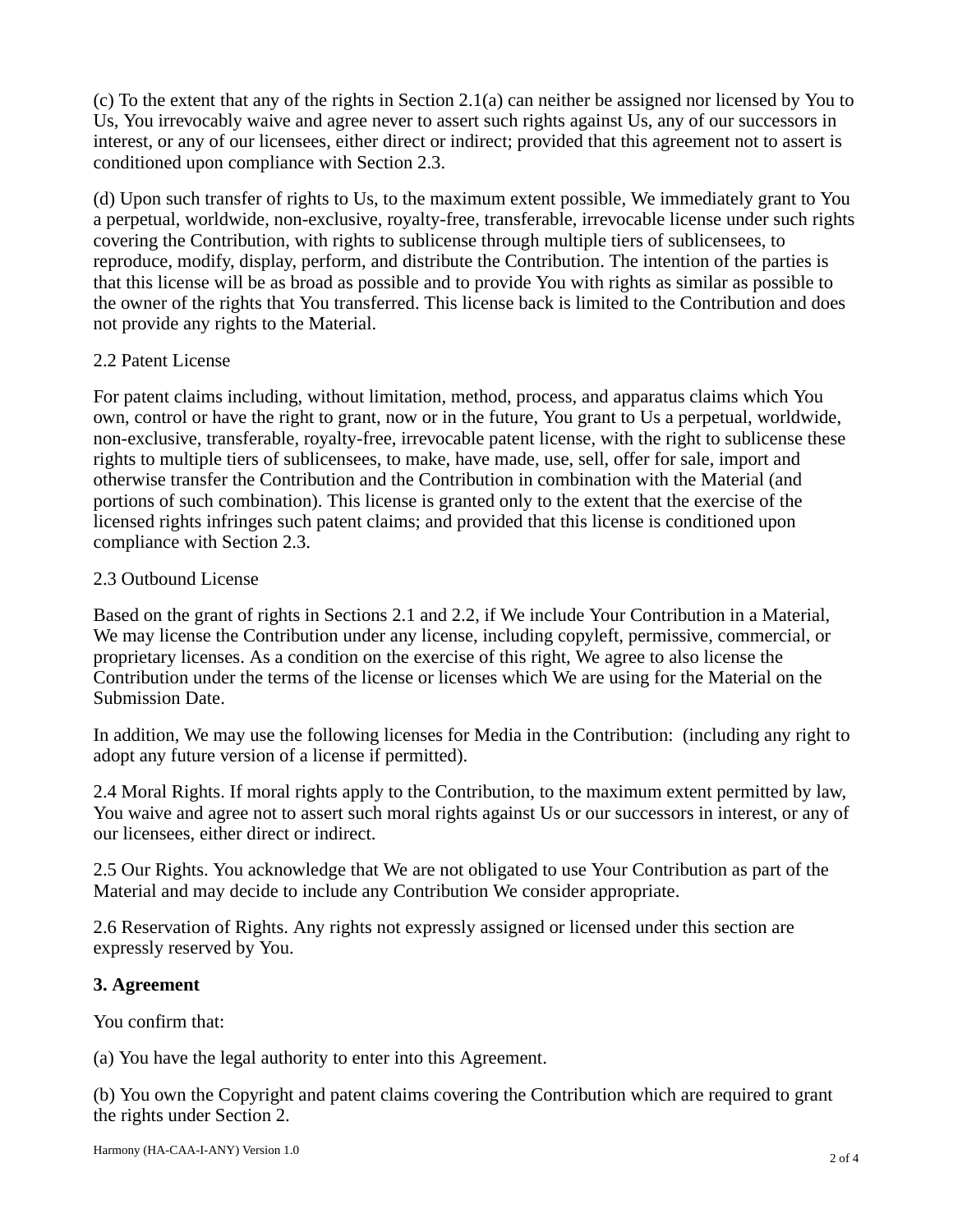(c) The grant of rights under Section 2 does not violate any grant of rights which You have made to third parties, including Your employer. If You are an employee, You have had Your employer approve this Agreement or sign the Entity version of this document. If You are less than eighteen years old, please have Your parents or guardian sign the Agreement.

(d) You have followed the instructions in https://www.minocacorp.com/ca/, if You do not own the Copyright in the entire work of authorship Submitted.

# **4. Disclaimer**

EXCEPT FOR THE EXPRESS WARRANTIES IN SECTION 3, THE CONTRIBUTION IS PROVIDED "AS IS". MORE PARTICULARLY, ALL EXPRESS OR IMPLIED WARRANTIES INCLUDING, WITHOUT LIMITATION, ANY IMPLIED WARRANTY OF MERCHANTABILITY, FITNESS FOR A PARTICULAR PURPOSE AND NON-INFRINGEMENT ARE EXPRESSLY DISCLAIMED BY YOU TO US AND BY US TO YOU. TO THE EXTENT THAT ANY SUCH WARRANTIES CANNOT BE DISCLAIMED, SUCH WARRANTY IS LIMITED IN DURATION TO THE MINIMUM PERIOD PERMITTED BY LAW.

# **5. Consequential Damage Waiver**

TO THE MAXIMUM EXTENT PERMITTED BY APPLICABLE LAW, IN NO EVENT WILL YOU OR US BE LIABLE FOR ANY LOSS OF PROFITS, LOSS OF ANTICIPATED SAVINGS, LOSS OF DATA, INDIRECT, SPECIAL, INCIDENTAL, CONSEQUENTIAL AND EXEMPLARY DAMAGES ARISING OUT OF THIS AGREEMENT REGARDLESS OF THE LEGAL OR EQUITABLE THEORY (CONTRACT, TORT OR OTHERWISE) UPON WHICH THE CLAIM IS BASED.

#### **6. Miscellaneous**

6.1 This Agreement will be governed by and construed in accordance with the laws of Delaware excluding its conflicts of law provisions. Under certain circumstances, the governing law in this section might be superseded by the United Nations Convention on Contracts for the International Sale of Goods ("UN Convention") and the parties intend to avoid the application of the UN Convention to this Agreement and, thus, exclude the application of the UN Convention in its entirety to this Agreement.

6.2 This Agreement sets out the entire agreement between You and Us for Your Contributions to Us and overrides all other agreements or understandings.

6.3 If You or We assign the rights or obligations received through this Agreement to a third party, as a condition of the assignment, that third party must agree in writing to abide by all the rights and obligations in the Agreement.

6.4 The failure of either party to require performance by the other party of any provision of this Agreement in one situation shall not affect the right of a party to require such performance at any time in the future. A waiver of performance under a provision in one situation shall not be considered a waiver of the performance of the provision in the future or a waiver of the provision in its entirety.

6.5 If any provision of this Agreement is found void and unenforceable, such provision will be replaced to the extent possible with a provision that comes closest to the meaning of the original provision and which is enforceable. The terms and conditions set forth in this Agreement shall apply notwithstanding any failure of essential purpose of this Agreement or any limited remedy to the maximum extent possible under law.